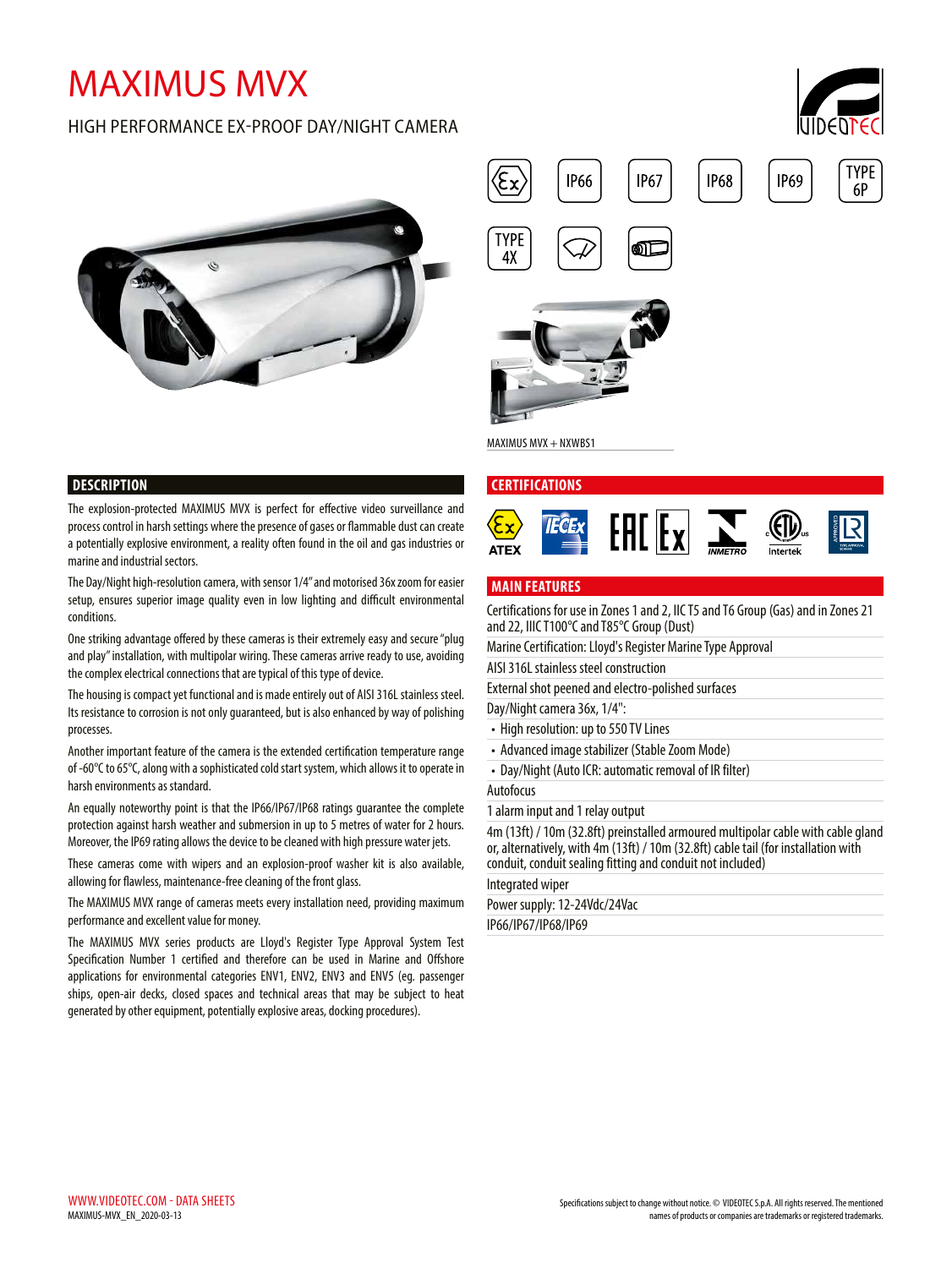#### **TECHNICAL DATA**

#### **GENERAL**

AISI 316L stainless steel construction

External shot peened and electro-polished surfaces

Silicone O-ring seals

Configuration via OSM

#### **MECHANICAL**

Sunshield

# Integrated wiper

Unit weight:

- 8.5kg (18.7lb) (housing with 4m (13ft) multipolar cable shield)
- 12kg (26.5lb) (housing with 10m multipolar cable shield)

### **CABLE GLANDS**

Cable entry: 1 hole, 3/4", NPT

Cable gland Ex db 3/4"NPT and 4m/10m (13ft/33ft) preinstalled multipolar armored cable or with 4m/10m (13ft/33ft) cable tail (for installation with conduit, conduit sealing fitting and conduit not included)

#### **HOUSING'S WINDOW**

Material: Thermally tempered glass

- Dimensions: 51x41mm (2x1.6in)
- Thick: 12mm (0.47in)

#### **ELECTRICAL**

Supply voltage/Current consumption (heating switched on, Ton 15°C±3°C (59°F ±5°F), Toff  $22^{\circ}$ C $\pm 3^{\circ}$ C (72 $^{\circ}$ F $\pm 5^{\circ}$ F)):

- 24Vac ±10%, 2.2A, 50/60Hz
- 24Vdc ±5%, 2.2A
- 12Vdc ±5%, 3.5A

Armoured cable:

- external diameter =  $20.00 \pm 0.50$ mm (0.79 $\pm$ 0.20in)
- $\cdot$  diameter under armature = 15.20mm (0.60in)
- colour: Black RAL9005

Armoured cable composition:

- $\cdot$  3 x 2.5mm<sup>2</sup>
- $\cdot$  7 x 0.34mm<sup>2</sup>
- 1 x coax 75ohm RG179

Cable tail composition:

- $\cdot$  3 x 2.5mm<sup>2</sup>, rated external diameter = 8.7mm (0.34in)
- $\cdot$  7 x 0.34mm<sup>2</sup>, rated external diameter = 6.4mm (0.25in)
- 1 x coax 75 ohm RG59, rated external diameter = 4.9mm (0.19in)

#### **SERIAL COMMUNICATIONS**

Only for product analogue versions:

Serial interface

- RS-485 line, half-duplex
- Cable length: 1200m max
- Addressable units: 255 (configuration via OSM)

Serial communication protocol

- PANASONIC 850: 9600baud, 19200baud
- PELCO D: 2400baud, 9600baud
- MACRO: 9600baud, 38400baud

#### **I/O INTERFACE**

I/O alarm board

- Alarm inputs: 1
- Relay outputs: 1 (1A, 30Vac/60Vdc max)

Cable length: 200m (656ft) max

Version with integrated wiper

• Remote wiper activation: 1 input, dry contact NO

#### **CAMERAS District 35x**

| Day/NIQNT 36X                                                                                 |
|-----------------------------------------------------------------------------------------------|
| White balance: Auto, ATW, Indoor, Outdoor (Fix/Auto), Sodium Vapor Lamp (Fix/Auto),<br>Manual |
| High horizontal resolution: Up to 550 TV Lines                                                |
| Day/Night (Auto ICR)                                                                          |
| Image Sensor: 1/4" EXView HAD CCD                                                             |
| Number of effective Pixels: $\sim$ 440000 pixel (PAL); $\sim$ 380000 pixel (NTSC)             |
| Minimum Illumination, color (ICR-OFF, Interlace Mode):                                        |
| • 1.4lx (1/50s), 0.1lx (1/3s), PAL                                                            |
| $\cdot$ 1.4lx (1/60s), 0.01lx (1/4s), NTSC                                                    |
| Minimum Illumination, B/W (ICR-ON, Interlace Mode):                                           |
| $\cdot$ 0.01lx (1/3s), PAL                                                                    |
| $\cdot$ 0.01lx (1/4s), NTSC                                                                   |
| "Shutter Time" automatic increase to improve the night surveillance                           |
| S/N ratio: More than 50dB                                                                     |
| AE control: Automatic, Shutter priority, Diaphragm priority, Brightness priority and Manual   |
| Back light compensation: On/Off                                                               |
| Focusing system: Auto (Sensitivity: Normal, Low), Trigger PTZ, Manual                         |
| "Smart" lens control: Automatic Lens Reset                                                    |
| Optical zoom 36x, f=3.4 (wide) to 122.4mm (tele) / F1.6 to F4.5                               |
| Digital Zoom 12x (432x with optical zoom)                                                     |
|                                                                                               |

Horizontal field of view: 57.8 degrees (wide) to 1.7 degrees (tele)

Minimum object distance: 10mm (0.4in) (wide) to 1500mm (59.1in) (tele)

Shutter speed:  $1/1 \div 1/10000s$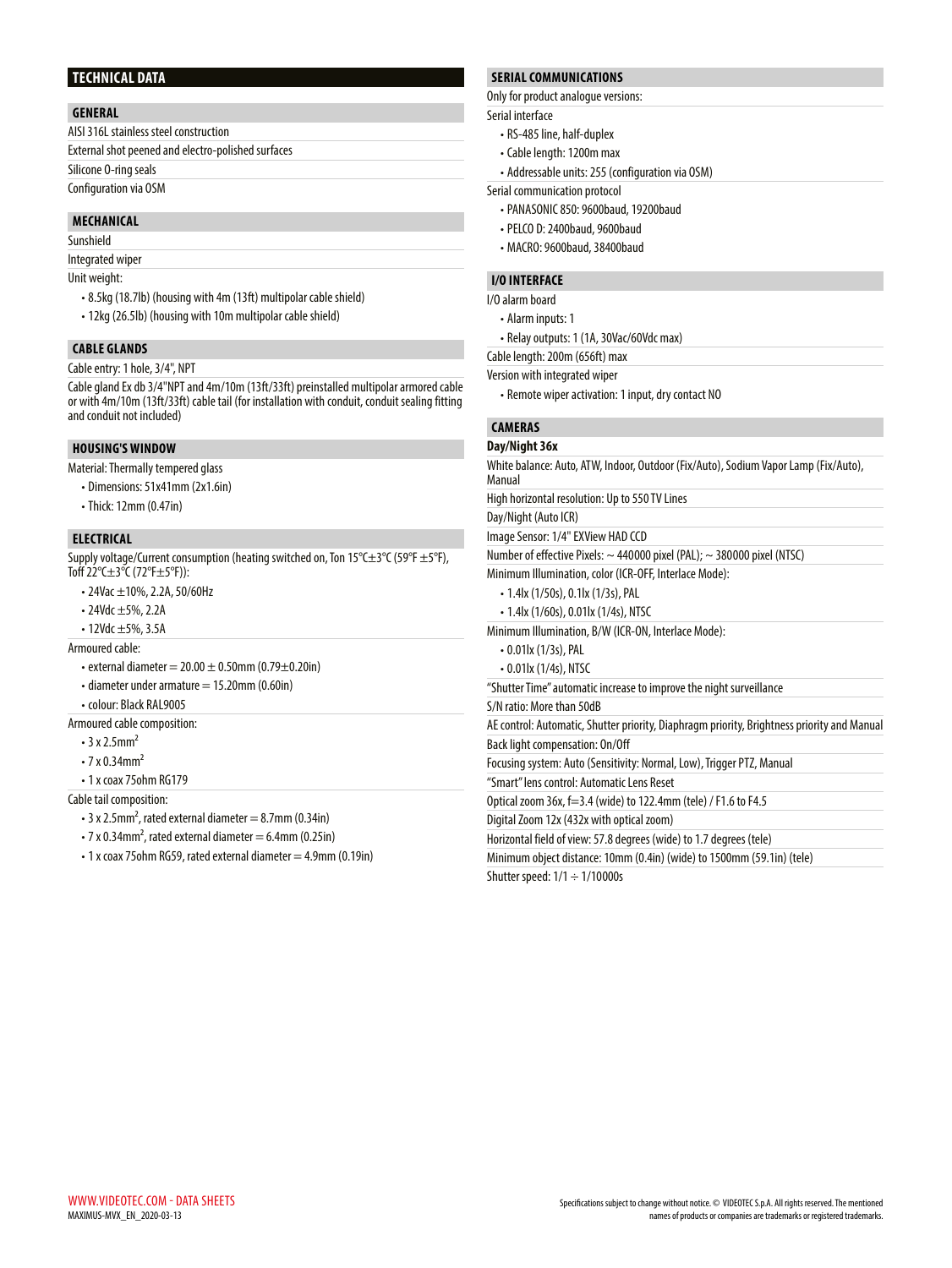### **ENVIRONMENT**

For indoors and outdoors installation Operating temperature:

- Cold start from -40°C (-40°F) up to +65°C (149°F)
- Running from -50°C (-58°F) up to +65°C (149°F)
- Relative humidity: from 5% up to 95%

#### **CERTIFICATIONS**

| Electrical safety (CE): EN60950-1, IEC60950-1, EN62368-1, IEC62368-1                                        |
|-------------------------------------------------------------------------------------------------------------|
| Electromagnetic compatibility (CE): EN61000-6-4, EN61000-3-2, EN61000-3-3, EN50130-<br>4, EN55032 (Class A) |
| RoHS (CE): EN50581                                                                                          |
| Outdoor installation (CE): EN60950-22, ICE60950-22                                                          |
| IP protection degree (EN/IEC60529): IP66, IP67, IP68 (2 hours, 5m (16ft)), IP69                             |
| Vibration test: EN50130-5, EN60068-2-6                                                                      |
| UL certification (UL60950-1, CAN/CSA C22.2 No. 60950-1-07): cULus Listed                                    |
| Electromagnetic compatibility (North America): FCC part 15 (Class A), ICES-003 (Class A)                    |
| Level of protection Type (UL50E): 4X, 6P                                                                    |
| RCM (Australian and New Zealand Regulatory Compliance Mark)                                                 |
| FUNLACIAN BRAAF ABBLICATIANG                                                                                |

#### **CERTIFICATIONS - EXPLOSION-PROOF APPLICATIONS**

ATEX (EN 60079-0+A11, EN 60079-1, EN 60079-31)

IECEx (IEC 60079-0, IEC 60079-1, IEC 60079-31)

EAC EX (TR CU 012/2011)

INMETRO (ABNT NBR IEC 60079-0 + Errata 1, ABNT NBR IEC 60079-1 + Errata 1, ABNT NBR IEC 60079-31)

ETL listed for USA (UL 60079-0, UL 60079-1, UL 60079-31), cable tail versions

ETL listed for Canada (CAN/CSA-C22.2 NO. 60079-0, CAN/CSA-C22.2 NO. 60079-1, CAN/ CSA-C22.2 NO. 60079-31), cable tail versions

*For further details on certifications and markings, consult the relevant table.*

#### **CERTIFICATIONS - MARINE APPLICATIONS**

Lloyd's Register Marine Type Approval certification (only if used with the filter accessory FM1010):

• Test Specification Number 1 (ENV1, ENV2, ENV3, ENV5)

Electromagnetic compatibility: EN60945

Salty fog resistance: EN60068-2-52

Tested at 70°C (158°F) for 16 hours in compliance with EN60068-2-2

|    | <b>ACCESSORIES</b> |                                                                                                                                                                                      |  |  |  |  |
|----|--------------------|--------------------------------------------------------------------------------------------------------------------------------------------------------------------------------------|--|--|--|--|
|    | WASFX2T4AT         | Tank 10I (2.6gal) with integrated manual pump controlled by ATEX<br>certified solenoid valve, delivery head up to 20m (66ft) max, IN<br>24Vac/Vdc                                    |  |  |  |  |
|    | WASEX2T4GOR        | Tank 10I (2.6gal) with integrated manual pump controlled by EAC<br>EX certified solenoid valve, delivery head up to 20m (66ft) max, IN<br>24Vac/Vdc                                  |  |  |  |  |
|    | WASEX2T4IN         | Tank 10I (2.6gal) with integrated manual pump controlled by<br>INMETRO certified solenoid valve, delivery head up to 20m (66ft)<br>max, IN 24Vac/Vdc                                 |  |  |  |  |
| )- | MBX1MAA            | Explosion-proof communication box in stainless steel, IN 230Vac,<br>with FMC filter for marine certification                                                                         |  |  |  |  |
|    | MBX2MAA            | Explosion-proof communication box in stainless steel, IN 24Vac, with<br><b>FMC</b> filter for marine certification                                                                   |  |  |  |  |
|    | MBX3MAA            | Explosion-proof communication box in stainless steel, IN 120Vac,<br>with EMC filter for marine certification                                                                         |  |  |  |  |
|    | MBA1S5A            | Explosion-proof communication box in aluminium, IN 230Vac                                                                                                                            |  |  |  |  |
|    | MBA2S5A            | Explosion-proof communication box in aluminium, IN 24Vac                                                                                                                             |  |  |  |  |
|    | MBA3S5A            | Explosion-proof communication box in aluminium, IN 120Vac                                                                                                                            |  |  |  |  |
|    | OCTEXP3/4C         | Conduit cable gland nickel-plated brass 3/4" NPT IECEX-ATEX- c CSA<br>us - EAC Ex (operating temperature: from -60 $\degree$ C (-76 $\degree$ F) up to $+80\degree$ C<br>$(+176°F))$ |  |  |  |  |
|    | FM1010             | <b>EMC filter for Marine certification</b>                                                                                                                                           |  |  |  |  |
|    |                    | <b>BRACKETS AND ADAPTORS</b>                                                                                                                                                         |  |  |  |  |
|    | NXWRS1             | AISI 316L stainless steel wall bracket with joint                                                                                                                                    |  |  |  |  |
| BR | <b>MHXWFWCA</b>    | AISI 316L stainless steel ball joint                                                                                                                                                 |  |  |  |  |
|    | <b>NXFWRT</b>      | AISI 316L stainless steel parapet mounting bracket                                                                                                                                   |  |  |  |  |
|    | <b>NXCOL</b>       | AISI 316L stainless steel pole adapter module                                                                                                                                        |  |  |  |  |
|    | <b>NXCW</b>        | AISI 316L stainless steel corner adapter module                                                                                                                                      |  |  |  |  |
|    | NXWTU              | Wall adaptor module in stainless steel AISI 316L                                                                                                                                     |  |  |  |  |
|    | <b>PACKAGE</b>     |                                                                                                                                                                                      |  |  |  |  |
|    |                    |                                                                                                                                                                                      |  |  |  |  |

| Model Number | Weight        | <b>Dimensions (WxHxL)</b> | <b>Master carton</b> |
|--------------|---------------|---------------------------|----------------------|
| MVX2BOWA000A | 12.5kg (28lb) | 60x30x60cm (24x12x24in)   | -                    |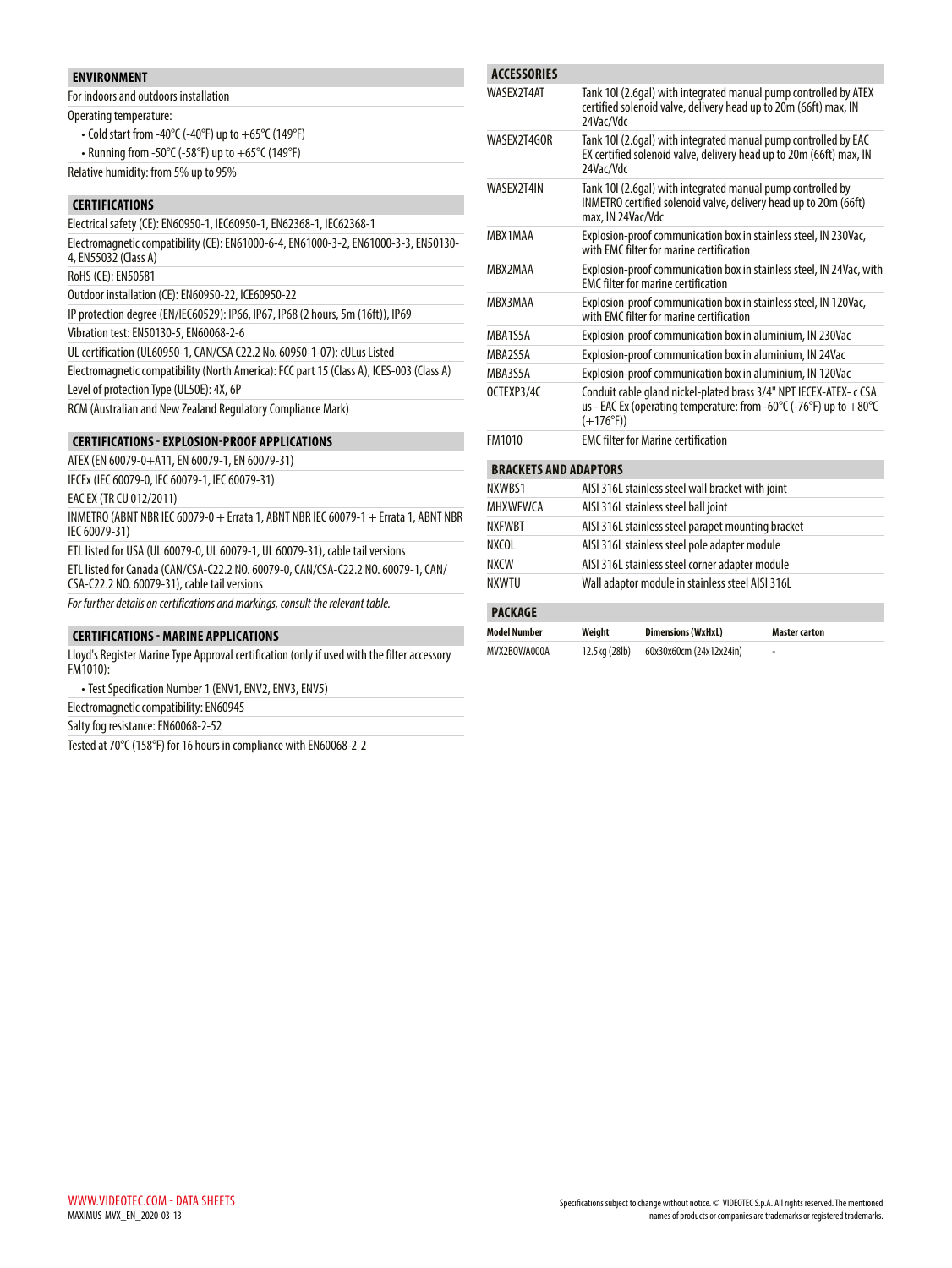# **MAXIMUS MVX RANGE - CERTIFICATIONS AND MARKINGS (VERSIONS WITH ARMOURED CABLE)**

| , WIAAIMUJ MIYA NANJE    CERTIFICATIONJ AND MARRINJJ (YERJIONJ WITH ARMOURED CADEE)<br><b>Certification</b> | <b>Marking</b>                                                                   | Ambient temperature                            |
|-------------------------------------------------------------------------------------------------------------|----------------------------------------------------------------------------------|------------------------------------------------|
| ATEX                                                                                                        | $\circledcirc$ II 2 G Ex db IIC T5 Gb<br>© II 2 D Ex tb IIIC T100°C Db IP66/IP68 | $-60^{\circ}$ C $\leq$ Ta $\leq +65^{\circ}$ C |
|                                                                                                             | $\circledcirc$ II 2 G Ex db IIC T6 Gb<br>I 2 D Ex tb IIIC T85°C Db IP66/IP68     | $-60^{\circ}$ C $<$ Ta $< +55^{\circ}$ C       |
| <b>IECE</b> x                                                                                               | Ex db IIC T5 Gb<br>Ex tb IIIC T100 $^{\circ}$ C Db IP66/IP68                     | $-60^{\circ}$ C $\leq$ Ta $\leq +65^{\circ}$ C |
|                                                                                                             | Ex db IIC T6 Gb<br>Ex tb IIIC T85°C Db IP66/IP68                                 | $-60^{\circ}$ C $\leq$ Ta $\leq +55^{\circ}$ C |
| <b>INMETRO</b>                                                                                              | Ex db IIC T5 Gb<br>Ex tb IIIC T100°C Db IP66/IP68                                | $-60^{\circ}$ C $\leq$ Ta $\leq +65^{\circ}$ C |
|                                                                                                             | Ex db IIC T6 Gb<br>Ex tb IIIC T85°C Db IP66/IP68                                 | $-60^{\circ}$ C $\leq$ Ta $\leq +55^{\circ}$ C |
| EAC Ex                                                                                                      | 1 Ex d IIC T5 Gb X<br>Ex tb IIIC T100 $\degree$ C Db X                           | $-60^{\circ}$ C $<$ Ta $< +65^{\circ}$ C       |
|                                                                                                             | 1Ex d IIC T6 Gb X<br>Ex tb IIIC T85 $\degree$ C Db X                             | $-60^{\circ}$ C $<$ Ta $< +55^{\circ}$ C       |

| MAXIMUS MVX RANGE - CERTIFICATIONS AND MARKINGS (CABLE TAIL VERSIONS, FOR INSTALLATION WITH CONDUIT) |                                                                                                                                           |                                                |  |  |
|------------------------------------------------------------------------------------------------------|-------------------------------------------------------------------------------------------------------------------------------------------|------------------------------------------------|--|--|
| <b>Certification</b>                                                                                 | <b>Marking</b>                                                                                                                            | Ambient temperature                            |  |  |
| ATEX                                                                                                 | $\circledcirc$ II 2 G Ex db IIC T5 Gb<br>@ II 2 D Ex tb IIIC T100°C Db IP66/IP68                                                          | $-50^{\circ}$ C $\leq$ Ta $\leq +65^{\circ}$ C |  |  |
|                                                                                                      | $\circ$ II 2 G Ex db IIC T6 Gb<br>I 2 D Ex tb IIIC T85°C Db IP66/IP68                                                                     | $-50^{\circ}$ C $\leq$ Ta $\leq +55^{\circ}$ C |  |  |
| <b>IECE</b> <sub>x</sub>                                                                             | Ex db IIC T5 Gb<br>Ex tb IIIC T100°C Db IP66/IP68                                                                                         | $-50^{\circ}$ C $\leq$ Ta $\leq +65^{\circ}$ C |  |  |
|                                                                                                      | Ex db IIC T6 Gb<br>Ex tb IIIC T85°C Db IP66/IP68                                                                                          | $-50^{\circ}$ C $\leq$ Ta $\leq +55^{\circ}$ C |  |  |
| <b>INMETRO</b>                                                                                       | Ex db IIC T5 Gb<br>Ex tb IIIC T100°C Db IP66/IP68                                                                                         | $-50^{\circ}$ C $\leq$ Ta $\leq +65^{\circ}$ C |  |  |
|                                                                                                      | Ex db IIC T6 Gb<br>Ex tb IIIC T85°C Db IP66/IP68                                                                                          | $-50^{\circ}$ C $\leq$ Ta $\leq +55^{\circ}$ C |  |  |
| <b>EAC Ex</b>                                                                                        | 1Ex d IIC T5 Gb X<br>Ex tb IIIC T100°C Db X                                                                                               | $-50^{\circ}$ C $\leq$ Ta $\leq +65^{\circ}$ C |  |  |
|                                                                                                      | 1Ex d IIC T6 Gb X<br>Ex tb IIIC T85°C Db X                                                                                                | $-50^{\circ}$ C $\leq$ Ta $\leq +55^{\circ}$ C |  |  |
| <b>Hazardous Location America</b>                                                                    | Class I Zone 1 AEx db IICT5 Gb<br>Zone 21 AEx tb IIICT100°C Db<br>Class I Div 2 Group A, B, C & D T5<br>Class II Div 2 Group F & GT100°C  | $-50^{\circ}$ C $\leq$ Ta $\leq +65^{\circ}$ C |  |  |
|                                                                                                      | Class I Zone 1 AEx db IIC T6 Gb<br>Zone 21 AEx tb IIIC T85°C Db<br>Class I Div 2 Group A, B, C & D T6<br>Class II Div 2 Group F & G T85°C | $-50^{\circ}$ C $\leq$ Ta $\leq +55^{\circ}$ C |  |  |
| <b>Hazardous Location Canada</b>                                                                     | Ex db IIC T5 Gb<br>Ex tb IIIC T100°C Db<br>Class I Div 2 Group A, B, C & D T5<br>Class II Div 2 Group F & GT100°C                         | $-50^{\circ}$ C $\leq$ Ta $\leq +65^{\circ}$ C |  |  |
|                                                                                                      | Ex db IIC T6 Gb<br>Ex tb IIIC T85℃ Db<br>Class I Div 2 Group A, B, C & D T6<br>Class II Div 2 Group F & G T85°C                           | $-50^{\circ}$ C $\leq$ Ta $\leq +55^{\circ}$ C |  |  |